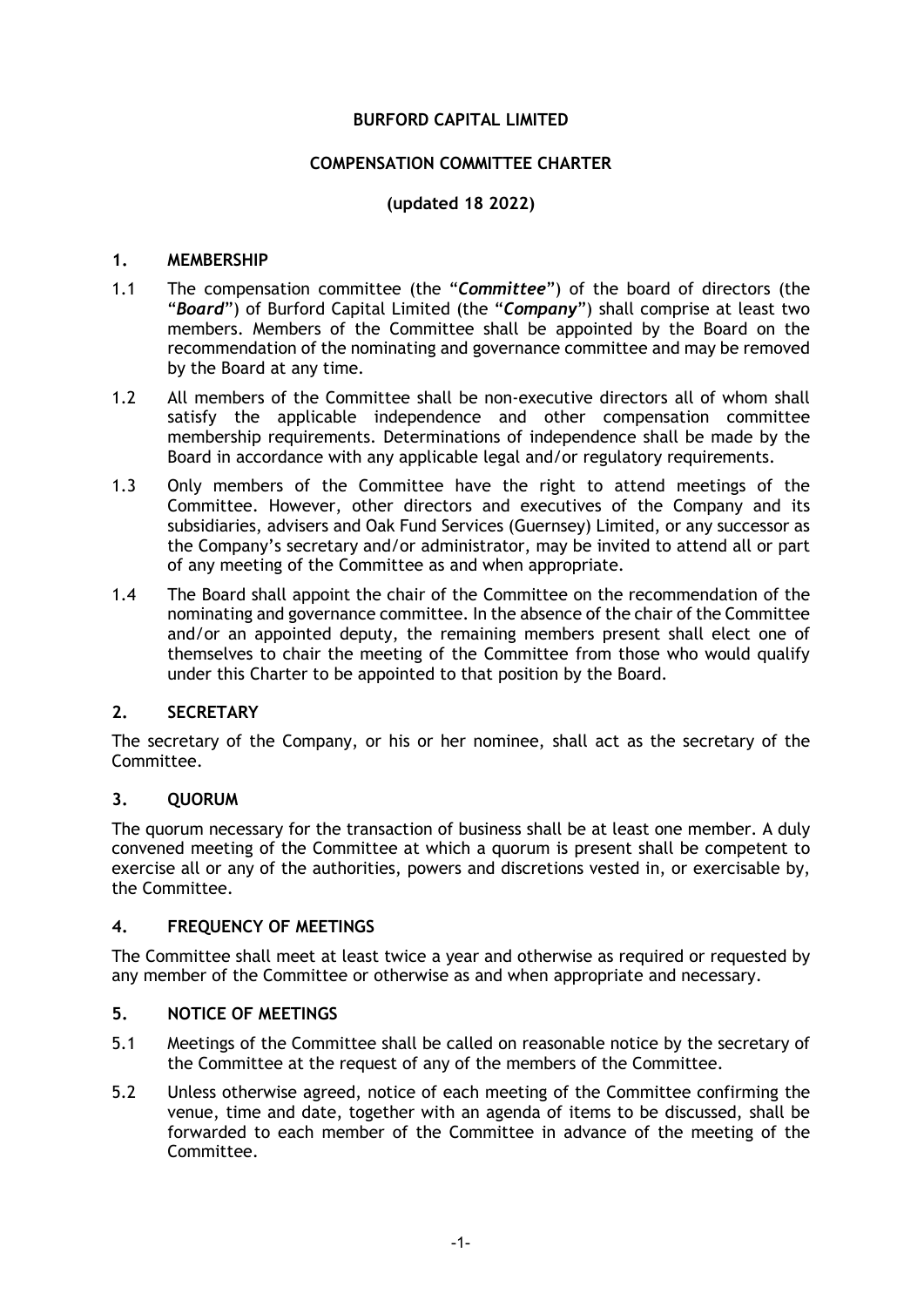## **6. VOTING ARRANGEMENTS**

- 6.1 Each member of the Committee shall have one vote which may be cast on matters considered at the meeting. Votes can be cast by members attending a meeting of the Committee or by written consent.
- 6.2 If a matter that is considered by the Committee is one where a member of the Committee (either directly or indirectly) has a personal interest, that member shall not be permitted to vote at the meeting.
- 6.3 Save where he has a personal interest, the chair of the Committee will have a casting vote.

### **7. MINUTES OF MEETINGS**

- 7.1 The secretary of the Committee shall minute the proceedings and resolutions of all meetings of the Committee, including the names of those present and in attendance.
- 7.2 Meetings of the Committee may be held telephonically or by other electronic means to the extent permitted by the Company's organizational documents and applicable law.
- 7.3 The chair of the Committee shall ascertain, at the beginning of each meeting of the Committee, the existence of any conflicts of interest and the secretary of the Committee shall minute them accordingly.
- 7.4 Draft minutes of meetings of the Committee shall be circulated promptly to all members of the Committee. Once approved, minutes should be circulated to all other members of the Board unless it would be inappropriate to do so.

### **8. DUTIES**

- 8.1 The Committee should carry out the duties below for the Company, major subsidiary undertakings and the group as a whole, as and when appropriate and necessary, albeit recognizing that the Company's UK business has its own compensation committee.
- 8.2 The Committee shall:
	- 8.2.1 make recommendations to the Board regarding the compensation of the Company's chief executive officer and chief investment officer, the framework or broad policy for other senior US staff and the compensation policies for the UK business. The compensation of non-executive directors shall be a matter for the chair of the Committee and the Company's chief executive officer;
	- 8.2.2 in determining compensation, consider all factors which it deems necessary, including relevant legal and/or regulatory requirements. The objective of the compensation policy shall be to ensure that members of the executive management of the Company are provided with appropriate incentives to encourage enhanced performance and are, in a fair and responsible manner, rewarded for their individual contributions to the success of the Company;
	- 8.2.3 review the ongoing appropriateness and relevance of the compensation policy;
	- 8.2.4 within the terms of the agreed compensation policy and in consultation with the Company's chief executive officer, determine the total individual compensation package of each designated senior executive, including bonuses, incentive payments and share options or other share-based awards;